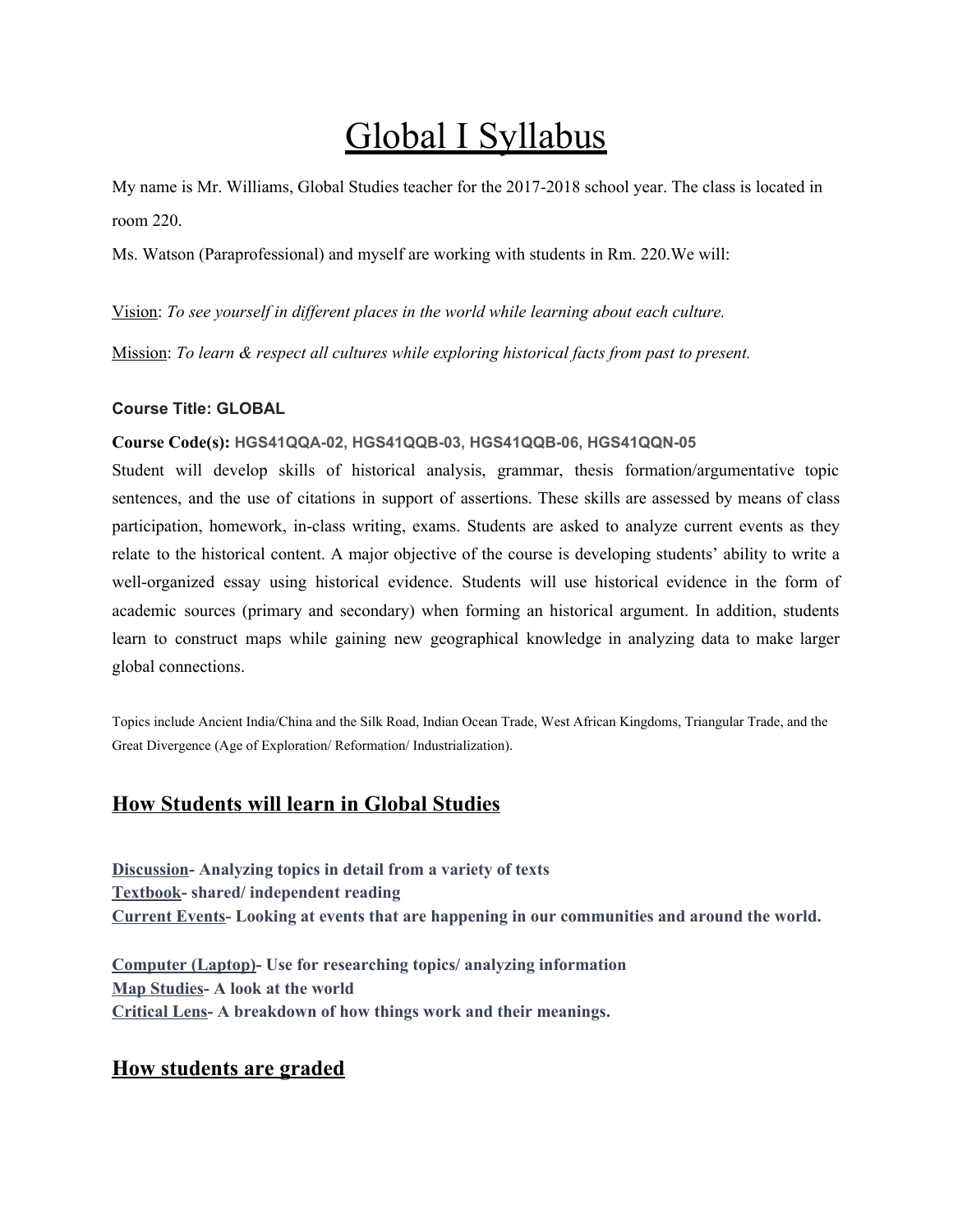#### **25% classwork**

Classwork is imperative to understanding and growth. As students complete class work in small-large groups and independently, they will gradually grow their knowledge of the rudiments of global studies. Classwork must have student's name and date.

#### **25% Homework**

Homework is essential in reinforcing what is learned in the classroom. Homework will be given twice\* per week, depending on Band schedules. Homework will be graded, and late homework will be marked late and points deducted. Homework must have your name/ date and be annotated as needed.

#### **25% Written Paper/Projects**

There will be a minimum of two written paper projects given each semester, and they are focused on improving students' writing, analytic and research skills. Students must include a bibliography with their completed project.

#### **25% Tests (exams)**

Tests will assess students growth and or leverage of comprehension as it relates to the classroom lessons. Tests will consist of a combination of Document Based Questions [DBQ], multiple choices, and short answer responses.

Tests will be given at the completion of each unit. Students will be given enough time for review and refresh their knowledge before each test.

## **Global I Units of study**

Semester 1

Unit 1- Historical Thinking (A look at history and why and how it is studied)

Unit 2 -The First Civilization (Paleolithic, Neolithic, River Valley)

Unit 3- Classical Civilization (India, Hinduism, Buddhism…)

Unit 4- Political Powers & Achievements (Chinese Dynasties, Spread of ISlam)

Unit 5- Social & Cultural Growth & Conflict- (Crusades, Black Death)

Semester 2

Unit 6- Ottomans Ming Dynasty Pre-1600 (Suleiman the magnificent)

Unit 7- Transformation of W. Europe & Russia (Renaissance, Protestant Reformation)

Unit 8- Africa and the Americas (Pre-1600's East African Trading kingdoms)

Unit 9- Interactions and Disruptions ( Columbian Exchange, Effects of spanish colonization)

## **Policy**

\*Cheating and plagiarism is unacceptable in all academic classes. Students will be given point reduction and as much as a failing grade for cheating and plagiarising work.

Please sign to to acknowledge that you have read classroom policy!